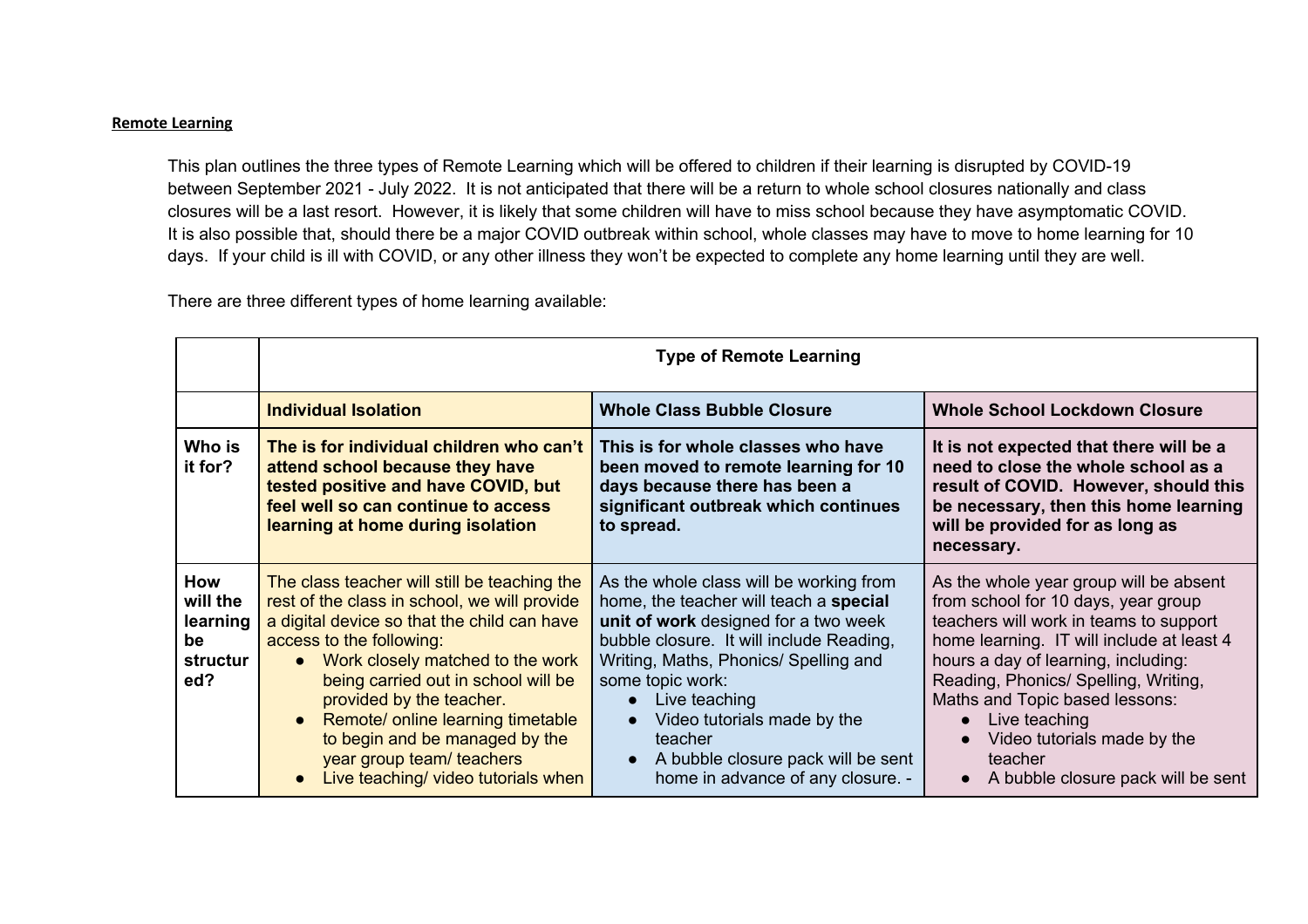|                                                   | needed.<br>Regular check ins to ensure work<br>$\bullet$<br>is being completed, managed and<br>child is completing work<br>Feedback and improvements will<br>be provided.<br>Any supporting paper activities will<br>be emailed and a copy delivered<br>to the home address so that follow<br>up practice activities can be<br>completed.                                                                                                                                                   | Keep it safe!<br>Daily feedback sessions in small<br>groups.                                                                                                                                                                                                                                                                                          | home in advance of any closure. -<br>Keep it safe!<br>Daily feedback sessions in small<br>groups.                                                                                                                                                                                                                                                                                                                                                                  |
|---------------------------------------------------|---------------------------------------------------------------------------------------------------------------------------------------------------------------------------------------------------------------------------------------------------------------------------------------------------------------------------------------------------------------------------------------------------------------------------------------------------------------------------------------------|-------------------------------------------------------------------------------------------------------------------------------------------------------------------------------------------------------------------------------------------------------------------------------------------------------------------------------------------------------|--------------------------------------------------------------------------------------------------------------------------------------------------------------------------------------------------------------------------------------------------------------------------------------------------------------------------------------------------------------------------------------------------------------------------------------------------------------------|
| How<br>will my<br>child<br>access<br>the<br>work? | Once we know that that your child is well<br>enough to complete home learning we<br>will:<br>Deliver a digital device/ home<br>$\bullet$<br>learning pack<br>Arrange a home learning<br>$\bullet$<br>timetable with you<br>Begin live teaching/ providing<br>$\bullet$<br>video tutorials<br>Speak to you/ your child daily to<br>make sure work is being<br>completed, provide support and<br>guidance where needed.<br>We will complete as much work via<br>google classroom as possible. | The teacher will send a weekly timetable,<br>which includes when live lessons will take<br>place, links to work to you via Class Dojo.<br>We will complete as much work via<br>google classroom as possible.<br>If a digital device has not been taken<br>home, one will be provided so that your<br>child can access all learning whilst at<br>home. | The teacher will send a weekly timetable,<br>which includes when live lessons will take<br>place, links to work to you via Class Dojo.<br>We will complete as much work via<br>google classroom as possible.<br>If a digital device has not been taken<br>home, one will be provided so that your<br>child can access all learning whilst at<br>home.<br>If printing of resources is required, the<br>school will print and deliver these to those<br>who need it. |
| What<br>will the<br>work<br>include<br>?          | Daily Maths tutorial and activities<br>$\bullet$<br>Daily Writing (Grammar) tutorial<br>$\bullet$<br>and activities<br>Daily Reading tutorial and<br>activities<br><b>Daily Phonics/ Spelling tutorial</b>                                                                                                                                                                                                                                                                                  | Daily live registration with whole<br>$\bullet$<br>class (15 mins)<br>Daily Maths tutorial and activities<br>(1 hour)<br>Daily Writing (Grammar) tutorial<br>and activities (1 hour)                                                                                                                                                                  | Daily live registration with whole<br>class (15 mins)<br>Daily Maths tutorial and activities<br>(1 hour)<br>Daily Writing (Grammar) tutorial<br>and activities (1 hour)                                                                                                                                                                                                                                                                                            |